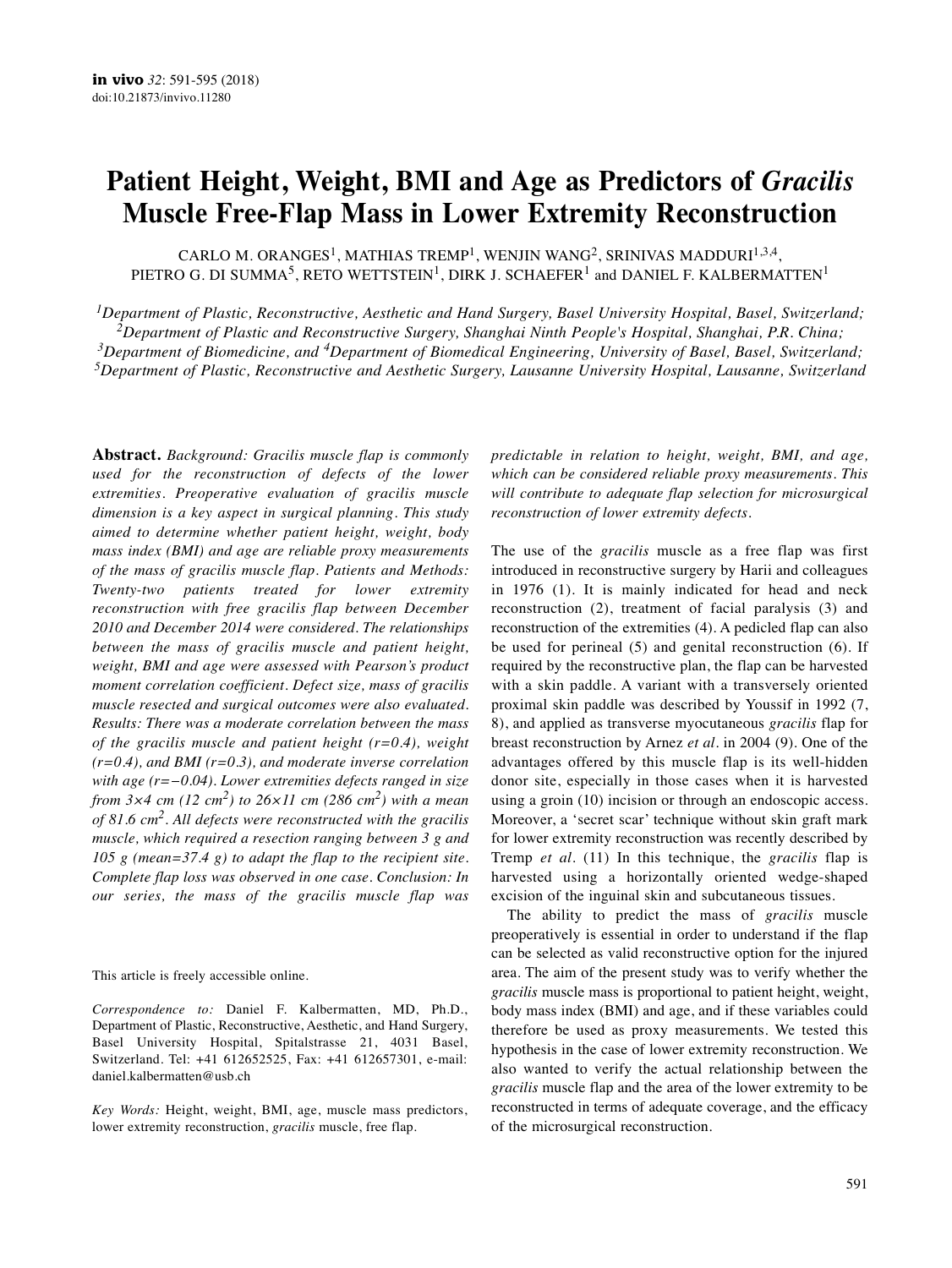

Figure 1. Gracilis muscle free flap used for lower extremity reconstruction (a, b, lower leg; c, d, foot). The excess of muscle is resected to adapt *the flap to the defect area (b, d) in large (e I) or small fragments (e II).*

## **Patients and Methods**

The data were collected from all patients undergoing lower extremity reconstruction with *gracilis* free flap during the 4-year period between December 2010 and December 2014. The 'secret scar' technique was followed for free flap harvesting (11). Patient height, weight, BMI and age were recorded, as well as diagnosis, location and dimension of the injury on the lower extremity. The efficacy of the reconstruction and microsurgical complications, such as flap loss or anastomosis revision, were also collected. The mass of the *gracilis* muscle flap and the mass of the part of the flap removed in order to properly fill the defect area were measured intraoperatively (Figure 1).

The correlation between each continuous variable (patient height, weight, BMI, age) and *gracilis* muscle mass was examined by applying the Pearson product moment correlation test. Statistical significance was determined by a value of *p≤*0.05 for all tests. Analyses were performed using Excel 2010 (Microsoft Corporation – Seattle, WA, USA). Written consent was obtained from all patients, and the guidelines of the Declaration of Helsinki were followed.

### **Results**

A total of 22 patients affected by lower extremity defects were included. The indications for reconstruction were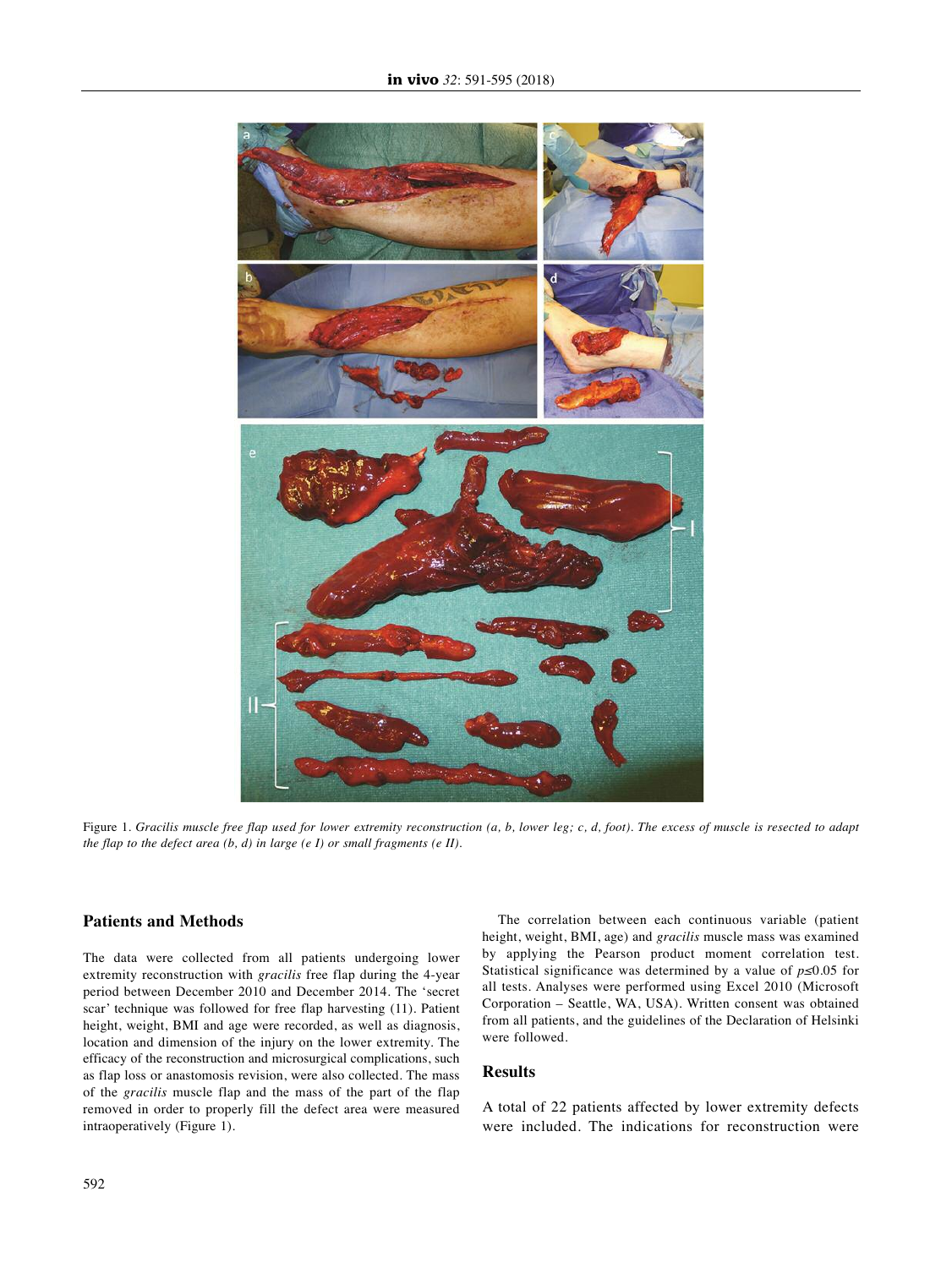

Figure 2. *Plot of gracilis muscle mass versus patient height. A moderate correlation between the variables is shown (r=0.4, p=0.07).*



Figure 4. *Plot of gracilis muscle mass versus body mass index (BMI). A moderate correlation between the variables is shown (r=0.3, p=0.19).*



Figure 3. *Plot of gracilis muscle mass versus patient weight. A moderate correlation between the variables is shown (r=0.4, p=0.06).*



Figure 5. *Plot of gracilis muscle mass versus age. A moderate negative correlation between the variables is shown (r=−0.04, p=0.86).*

osteomyelitis in 10 patients, fractures in 11 patients, and soft tissue defect after tumor resection in one patient. The mean patient age was 50.8 (range=28-71) years. Nine were female and 13 were male. The reconstructed areas were: lower leg in nine cases, ankle in nine cases, feet in three cases, and knee in one case. The mean reconstructed defect area was 81.6 cm<sup>2</sup>, with a size ranging between  $3\times4$  cm  $(12 \text{ cm}^2)$  and  $26 \times 11 \text{ cm}$   $(286 \text{ cm}^2)$ . The mean mass of the *gracilis* muscle was 133.2 g (range=35-180 g). The mean mass of the part of the *gracilis* muscle resected was 37.4 g (range=3-105 g). In all cases, the flap presented a mass adequate to reconstruct the lesion. Anastomoses were performed on anterior tibilialis vessels in half of the cases and on posterior *tibialis* vessels in the remaining half. Endto-end anastomoses were performed in 15 cases and endto-site in seven cases. In one case, end-to-end anastomosis was performed with a loop. Revision of anastomosis was needed in one case with complete flap loss after 3 days due to thrombosis.

Using the Pearson product moment correlation, moderate correlation of height (r=0.4, *p=*0.07; Figure 2) and weight of the patient with *gracilis* muscle mass was found (r=0.4, *p=*0.06; Figure 3). Similarly, there was a moderate correlation between *gracilis* mass and BMI (r=0.3; *p=*0.19; Figure 4), and moderate negative correlation with age (r=−0.04; *p=*0.86; Figure 5).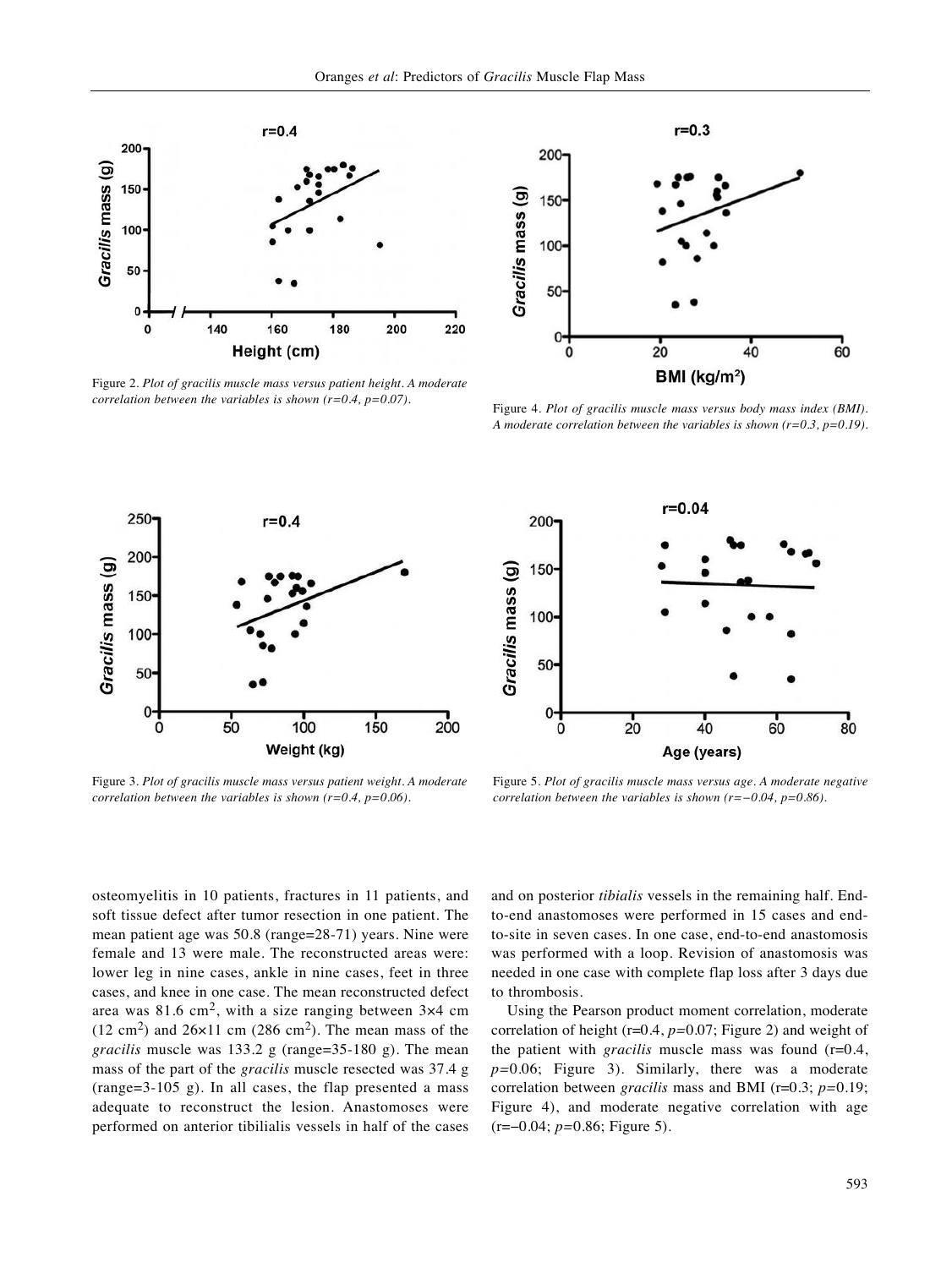#### **Discussion**

*Gracilis, latissimus dorsi* and *rectus abdominis* muscle free flaps are the most commonly used options for lower extremity reconstruction when free soft-tissue transfer is needed. Each flap presents its own specific advantages, disadvantages and indications (12). *Rectus abdominis* and latissimus dorsi are normally used when a great amount of tissue is required but can be affected by higher level of complication at the donor site (13). Use of a *gracilis* flap is a good option when a smaller amount of soft tissue is required and its donor site morbidity is minimal (12, 14). Therefore, being able to predict the dimension of the *gracilis* can be useful in decision making.

This study suggested patient height, weight, BMI and age as proxy measurements for *gracilis* muscle mass according to a similar investigation performed in the field of microsurgery (15), and to the knowledge available in the field of forensic anthropology, which elaborated formulae to estimate height from anthropometric data such as long bone length (femur/tibia/humerus), assuming that skeletal relationships are proportional (15-18). We were, indeed, able to confirm from our group of patients the assumption that taller patients, with higher BMI, tend to have higher *gracilis* muscle mass, with a moderate correlation.

Notably, whole-body and regional measurements were integrated into existing body composition paradigms by several previous investigations [reviewed in (19)]. Webster *et al.* in 1983 demonstrated that fat mass adjusted for height, and consequently the fat-free mass index, is strongly correlated with BMI (20). Accordingly, they proposed a stable composition of "excess weight" to be equal to about one fourth fat-free mass and observed that lean mass and skeletal muscle increase as adiposity increases (20). These observations were confirmed by our results, which showed a moderate direct correlation between patient weight and *gracilis* muscle mass. Moreover, our results were also in accord with the Forbes' 'companionship' rule that postulates a curvilinear relationship between fat-free mass and total body fat, with relatively large gains or loss of fat-free mass with changes in the energy balance at low levels of an individual's adiposity (19, 21).

However, it was reported that obesity and aging are responsible for intramuscular fat accumulation in skeletal muscle tissue (22, 23). Therefore, in patients with higher BMI, larger muscle mass results from both an increase of lean mass and deposition of intramuscular fat (24). Nevertheless, this does not represent a contraindication to the use of a *gracilis* muscle flap in reconstructive surgery in those cases where it is used to repair a soft-tissue defect without functional reconstruction. Conversely, in situations when functional reconstruction is expected, care should be taken in the selection of this reconstructive option as intramuscular fat deposition results in reduced muscle quality and force (24).

In our series, we found a moderate negative correlation between *gracilis* muscle mass and age. Many studies have investigated the reasons for muscle mass decrease in elderly patients, with a special focus on the causes of sarcopenia (21- 26). The multifactorial etiology includes environmental causes, disease triggers, activation of inflammatory pathways, mitochondrial abnormalities, loss of neuromuscular junctions, reduction of satellite cell numbers, and hormonal changes (22).

We chose to examine the mass of *gracilis* in relation to patient height, weight, age, and BMI as these parameters are routinely recorded prior to surgery, without further cost, time, or radiation risk for the patient. In fact, the variables that we tested can be very easily collected during the preoperative evaluation of the patient, helping the surgeon in making a correct decision among the several reconstructive options.

In conclusion, we observed a low rate of complications in our series. In all cases, the anastomoses were made outside the zone of injury and the vascular status of the lower extremity was accurately investigated prior to surgery. Proper vessel selection at the recipient site, which in our cases was equally represented by anterior and posterior *tibialis* vessels, represented a key aspect for the success of the reconstruction of the lower extremity (27).

#### **Conclusion**

Patient height, weight, BMI and age were proven to be reliable predictors of *gracilis* muscle mass. This will help surgeons in estimating the suitability of this reconstructive option for their specific case.

#### **Founding**

None.

## **Conflicts of Interest**

None.

#### **References**

- 1 Harii K, Ohmori K and Sekiguchi J: The free musculocutaneous flap. Plast Reconstr Surg *57*: 294-303, 1976.
- 2 Calabrese L, Saito A, Navach V, Bruschini R, Saito N, Zurlo V, Ostuni A and Garusi C: Tongue reconstruction with the *gracilis* myocutaneous free flap. Microsurg *31*: 355-359, 2011.
- 3 Harii K, Ohmori K and Torii S: Free *gracilis* muscle transplantation, with microneurovascular anastomoses for the treatment of facial paralysis. A preliminary report. Plast Reconstr Surg *57*: 133-143, 1976.
- 4 Wechselberger G, Schoeller T, Bauer T, Schwabegger A, Ninkovic M, Rainer C and Ninkovic M: Surgical technique and clinical application of the transverse *gracilis*myocutaneous free flap. Br J Plast Surg *54*: 423-427, 2001.